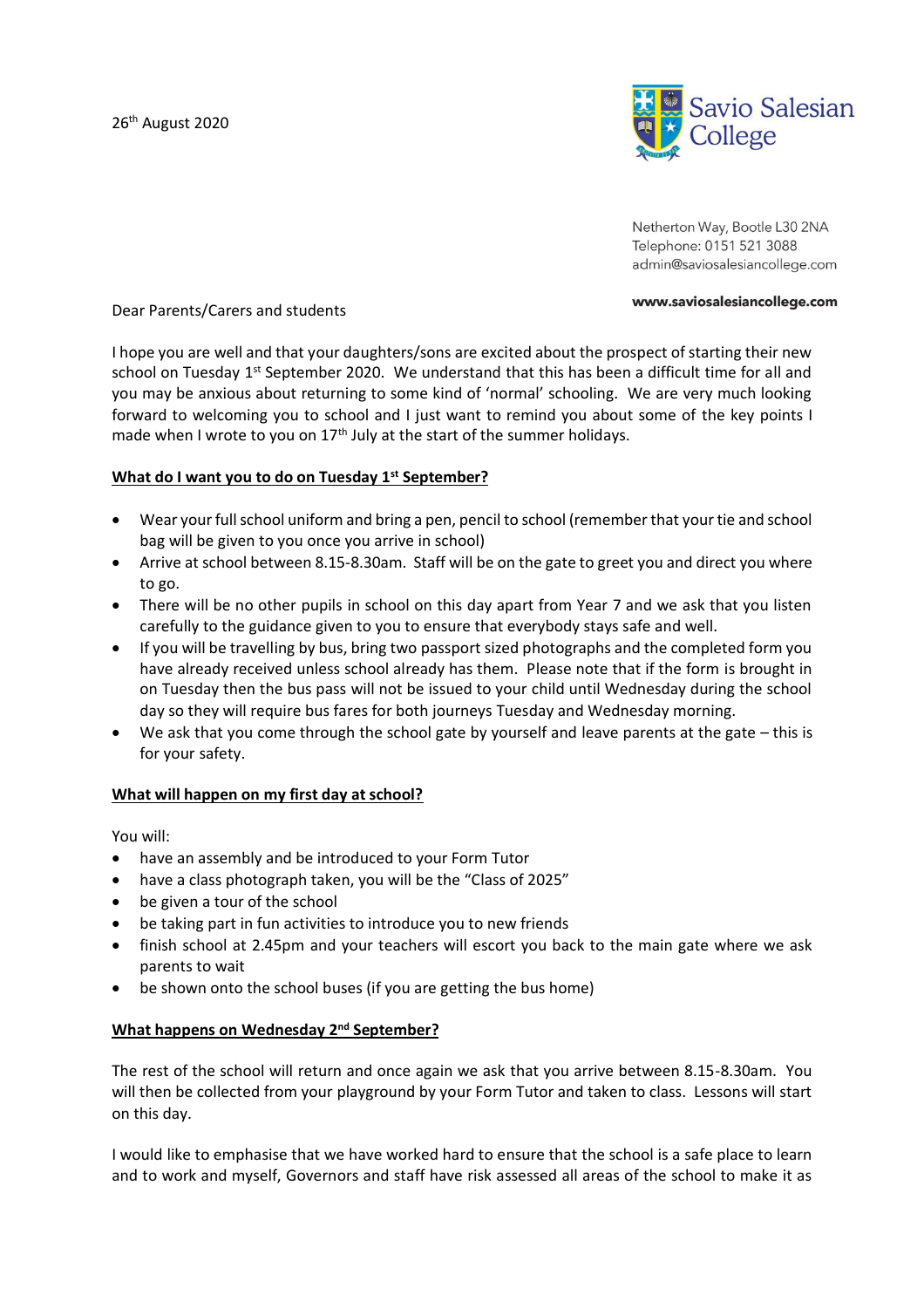risk free as possible. I understand that for some of our Year 7 students they will need additional support, care and guidance to restore their confidence, wellbeing and routines and we are here, ready and looking forward to support however we can. The school has a detailed Risk Assessment and Action Plan for the full re-opening and this can be found on our website.

## **Working Together to Minimise the Risks**

Protecting the health and safety of all our school community requires the full support of parents by:

• ensuring that anyone who has coronavirus (COVID-19) symptoms, or has someone in their household who does, does not attend school – this means if your child, or someone in your household, has symptoms you should not send them to school.

• engaging with the NHS Test and Trace process so that cases can be identified and action taken – this means if your child develops symptoms, you should arrange for him/her to get a test and you should inform school of the results of the test.

The school has a detailed Risk Assessment and Action Plan for full reopening in September which can be found here on our website. This document will provide you with comprehensive arrangements we are putting in place. I am summarising below the key information to help you and your child prepare for the safe return to school.

- 1. Hygiene
- 2. Year Group 'Bubbles'
- 3. The School Day
- 4. Attendance and Punctuality
- 5. Behaviour (at school and travelling to/from school)
- 6. Uniform, Equipment and Lockers
- 7. Start of Term Arrangements 2020

You may also find the government guidance for parents around the safe reopening of schools helpful.

### **Hygiene**

It is vital that firm routines for hand and respiratory hygiene are maintained at all times by all school users; these will include:

• Ensuring everyone cleans their hands more often than usual, including when they arrive at school, before eating and when they move between classrooms. Cleaning hands can be done with soap and running water or hand sanitiser (which is widely available throughout the campus and will be located at the gate on arrival to school).

• Ensuring good respiratory hygiene, by ensuring the 'catch it, bin it, kill it' approach. To assist with this, all classrooms will be equipped with tissues and covered waste disposal bins.

• Minimising contact and maintaining distance, as far as possible, particularly from adults in school. Students should attempt to maintain 2m distance from their teachers and other adults who work with them. They should also be mindful that some adults and students are more vulnerable and should particularly respect social distancing with these people. Keeping the school site clean is also a major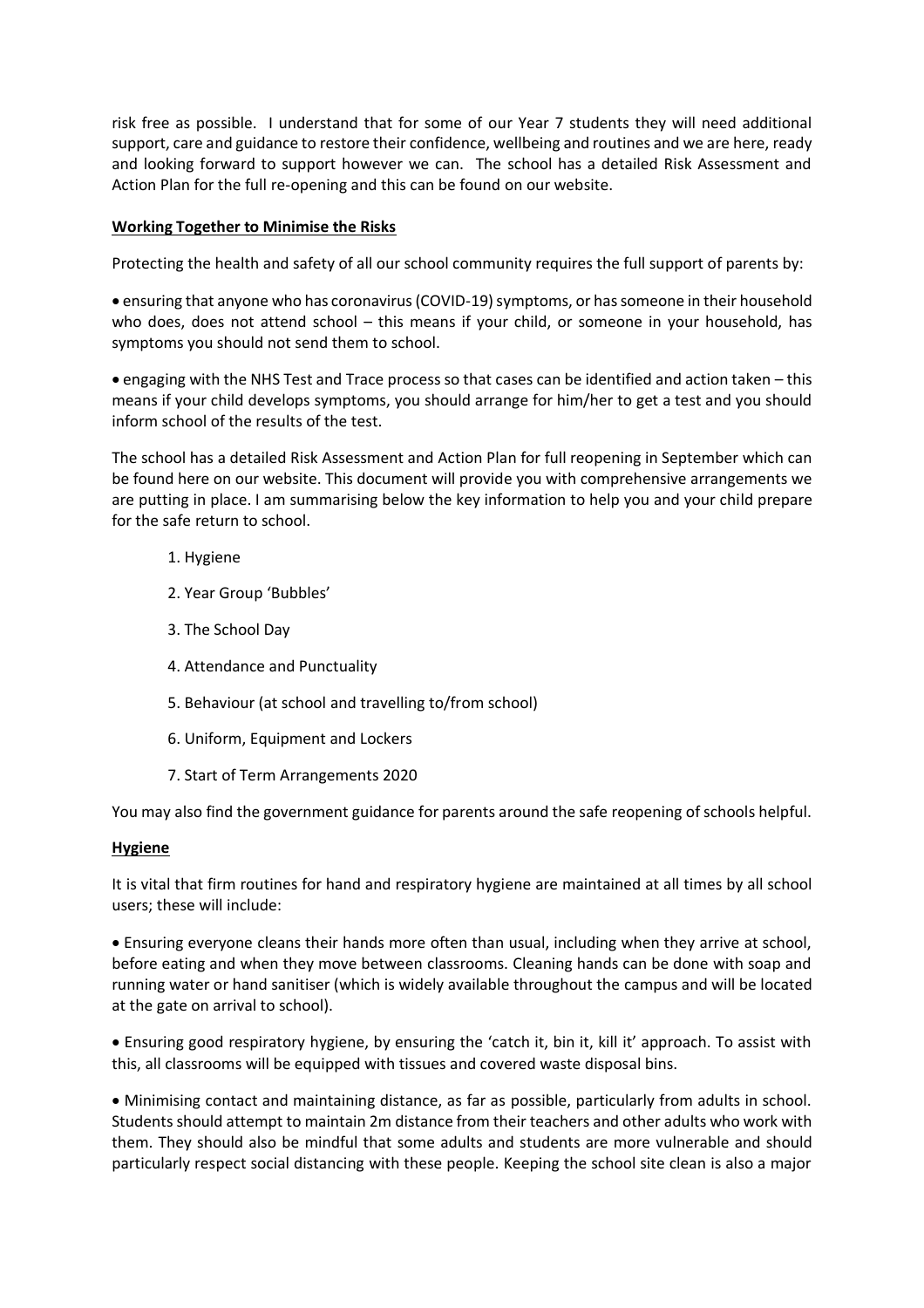priority in minimising the risk of infection. Below is a summary of key measures (full details can be found in the Risk Assessment and Action Plan):

• The school has undergone a full 'deep clean' in August line with government guidelines.

• We have worked with our cleaning contractor to deliver an enhanced, comprehensive daily cleaning schedule when school is open.

• Our Housekeeping team will be on site daily to clean frequently touched surfaces, as well as cleaning areas used by students from different 'bubbles'.

• Staff and students will participate by wiping down their work areas at the end of each lesson using anti-bacterial wipes provided.

In preparation for reopening, we have purchased considerable quantities of hand sanitiser, tissues and antibacterial wipes which will be available in all rooms for all site users. In line with government guidelines, we will not be providing PPE for students. If, however, your child wishes to wear PPE, he/she is welcome to do so. However, government guidelines are consistently being updated and we will keep you informed.

### **Year Group 'Bubbles'**

In line with government guidance, the school has developed plans designed to minimise the risk of transmission within school by reducing the opportunities for students to mix as much as possible. At Savio Salesian College, this will involve students remaining within their year group 'bubbles' for the majority of their time at school. Each 'bubble' will have a designated 'zone' in the building where the vast majority of lessons will take place, with the exception of some practical lessons. Students will remain in their respective 'bubbles' (either indoors or outdoors) during break and will eat lunch in their designated room.

Whilst staff members will need to be mobile across bubbles, they will respect the same hygiene requirements, maintain 2m social distancing with other adults and will 'teach from the front' of the classroom where possible (maintaining distance from students in class).

### **Times of the School Day**

As confirmed in my letter in the summer term, to enable safety measures to be put in place, the times of the school day will be temporarily changed. Tutor periods will move from the start of the day to either before or after the pupil lunch break depending upon year-group. Year groups will also be assigned an entrance / exit gate to use when arriving / departing. The lunch break will be staggered so that Key stage 3 and 4 have their outside play at different times to maximise space and minimise overlap of bubbles on yards and toilet areas. Despite the changes, there will be no lost learning time.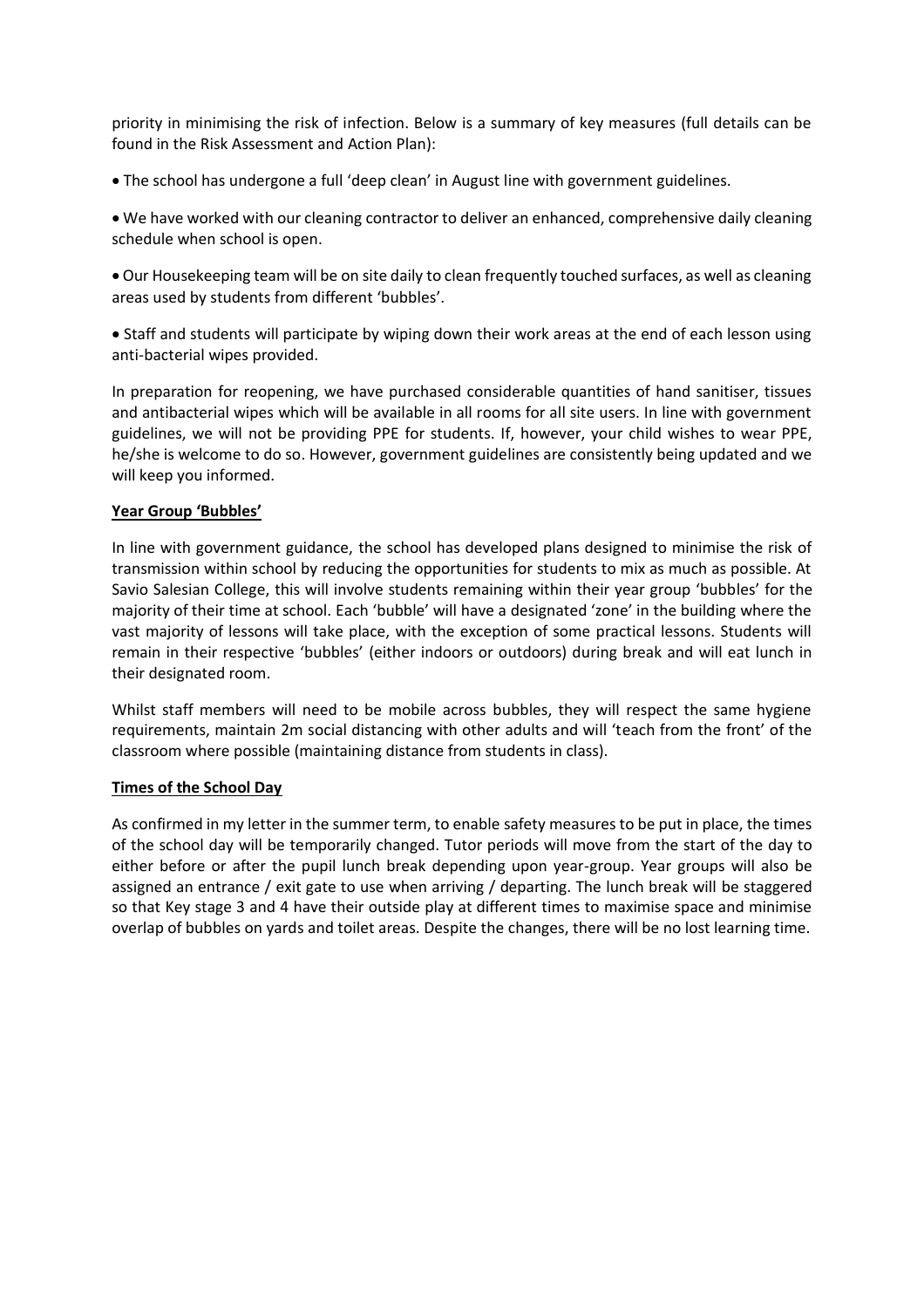

# **Catering**

Initially, there will be no catering provision during morning break and **students should bring a snack to school**. In terms of lunch, the organisation and execution of arrangements is one of the most challenging aspects of reopening. Initially there will be no hot food option, pupils will order a cold food option from a menu during form time each day for the following day, the food will then be prepared and delivered to the classroom so that bubbles do not mix in the canteen. Pupils will eat lunch in form-groups and then have time to exercise and play outside. When we have settled back into school and can gauge how well these plans are working we will look to re-introduce a hot meal as we know we can manage the use of the canteen safely.

Given the later lunch break for some students, I would recommend that they eat a good breakfast before school and bring a healthy snack that they can eat a break time.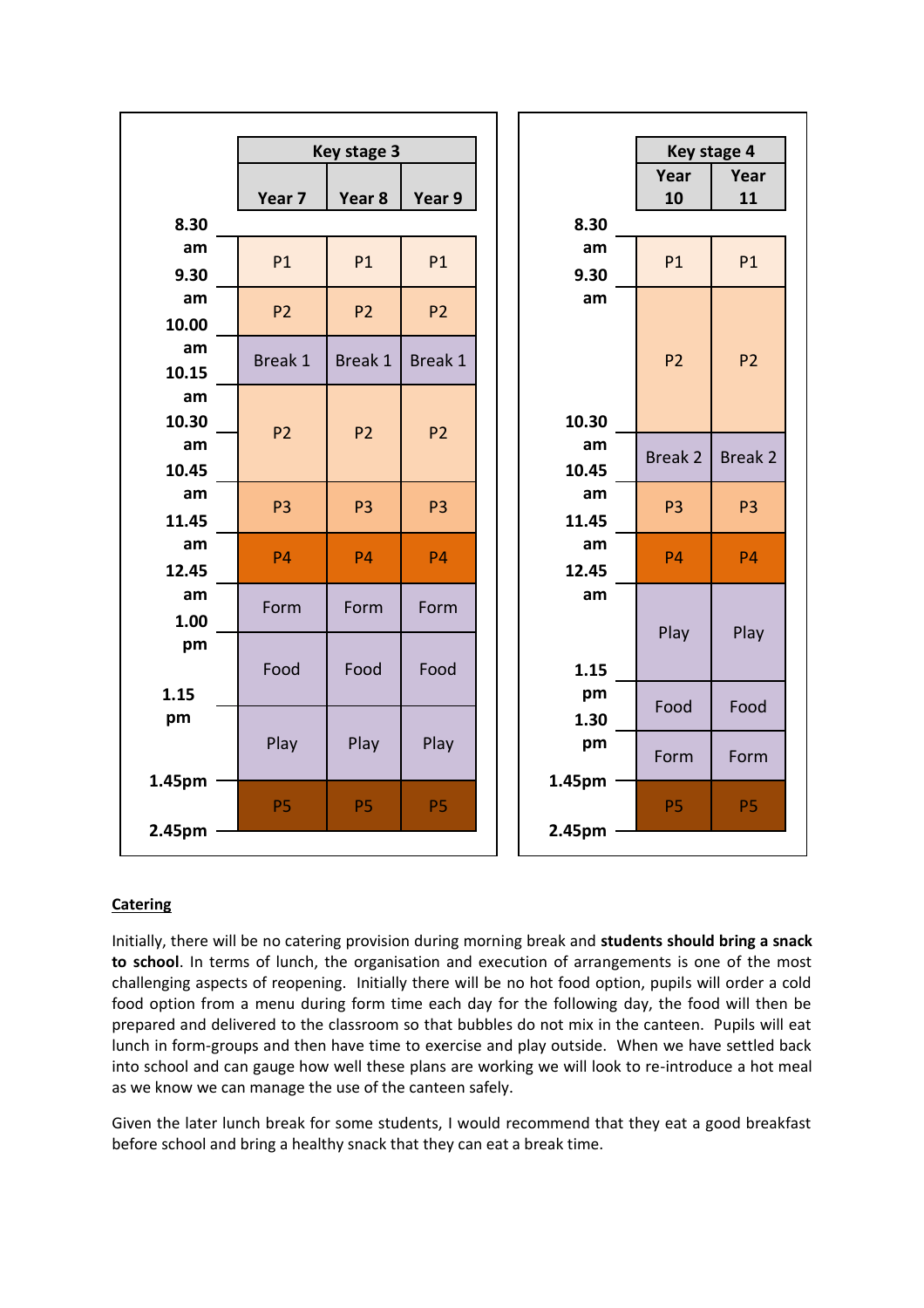## **Attendance and Punctuality**

School attendance will again be mandatory from the beginning of the new academic year. Please take the time to read the amended **Attendance and Punctuality Policy which can be found on the school website.** If your child is not able to attend, please contact the student absence line in the usual way. If the absence is COVID-19 related, please ensure the school is provided with the appropriate details. I would like to stress the importance of students arriving punctually at their designated times (above) to ensure we can safely maintain the year group 'bubbles' and minimise the risk of transmission. We strongly advise against any appointments taking place during the school session to further minimise the risk of transmission in/out of school. Where these are unavoidable, they should take place at the beginning or end of the school day to avoid students coming in and out of school. Students must have prior approval for these appointments from their Year-group Progress Leader and sign in/out on arrival/departure.

## **Behaviour**

To maintain the usual good order and safety of all the school community, the school will maintain its high expectations in terms of behaviour from the outset. To enable all students to understand what will be expected of them and how they can contribute to the smooth running of the new arrangements outlined in this letter each year-group will have an assembly on their return to school and expectations will be re-iterated through form tutors and progress leaders.

## **Travel To and From School**

Where at all possible, students should avoid traveling by public transport, ideally walking or cycling to and from school. Where it is necessary to travel by bus or train, students must be prepared to wear a face mask and should ensure they follow the travel provider's social distancing guidelines at all times. The bike sheds will be accessible and will be supervised by a member of staff at the beginning and end of the school day and will follow a one-way system for the depositing and collection of bikes. We are asking all families who choose to drop off or collect their child by car to not enter the school site or park or drop off in the immediate vicinity of the school gates as it creates a hazard for all our community.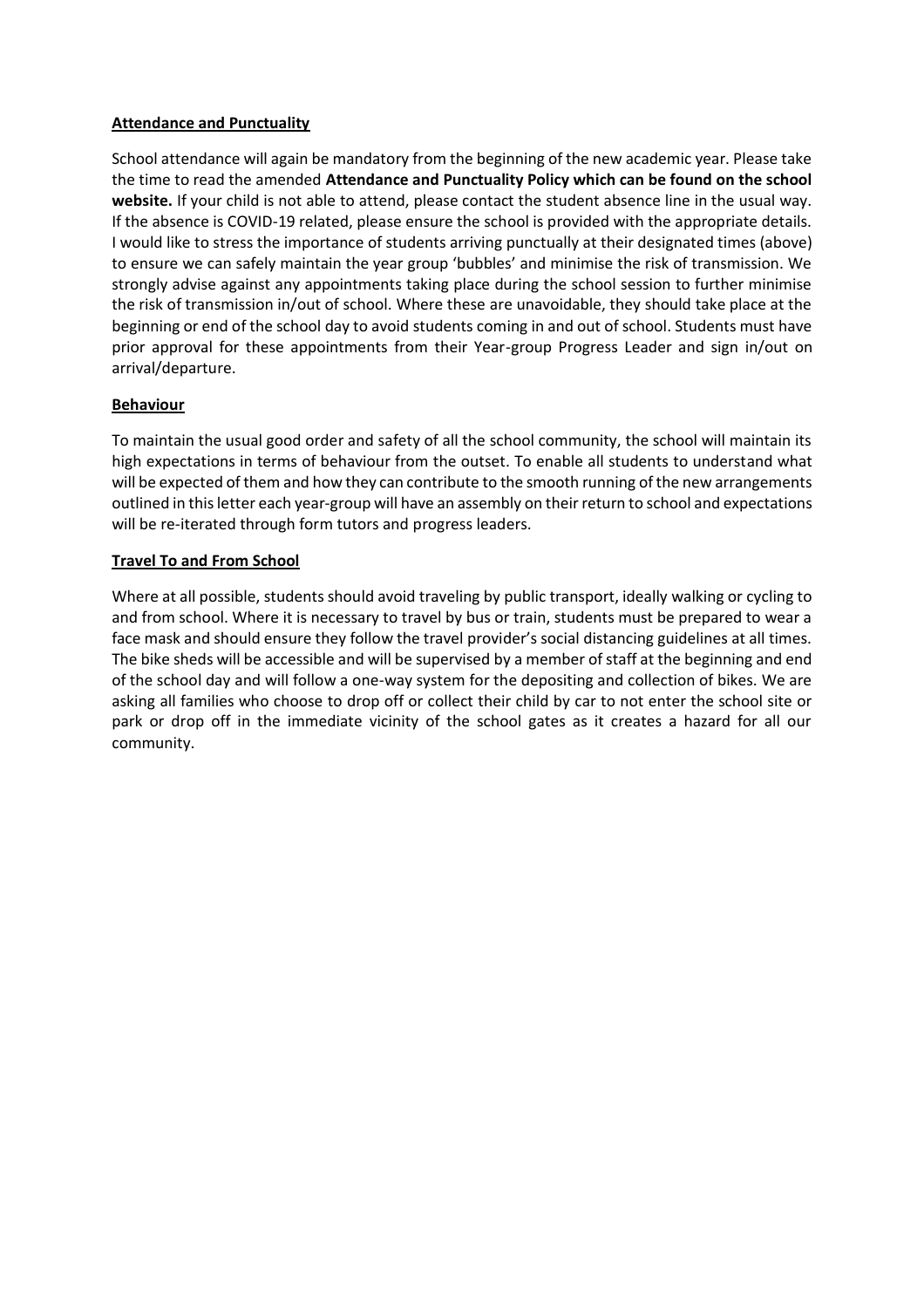

Students should arrive in time, but not too early, for the beginning of the school day using the entrances indicated above and report to their year-group zone as below: (between 8.15 and 8.25am)

- Year 7 English Corridor
- Year 8 MFL Corridor
- Year 9 Maths Corridor
- Year 10 Top floor
- Year 11 Rosla block

### **Uniform & Equipment**

Students will be expected to attend from September in full school uniform and fully equipped for all classroom-based lessons. They will not be able to share equipment with their peers. Full details of the school uniform and school equipment requirements can be found on the school website.

When students have PE we are asking them to come to school in their PE kit and their school blazer. Track suit bottoms and leggings will also be permitted.

### **Start of Term Arrangements**

Given the significance of the changes that will be implemented in September, we require time for induction and orientation with our new Y7 students who will begin school on Tuesday the  $1<sup>st</sup>$  of September. Pupils in Y8-11 will join us on Wednesday the 2<sup>nd</sup> September. Pupils will spend the morning with form tutors and will begin normal lessons after morning break.

Whilst there will be a focus on ensuring students have opportunities to recover any lost learning and 'catch up' during next term, I can assure you that there will be no narrowing of the curriculum. Initially, there will be no extra-curricular activities to enable teachers and students to focus on the adapting to the new arrangements contained in this letter and to minimise contact between students from different year groups. It is hoped, though, that extra-curricular activities will recommence in the not too distant future.